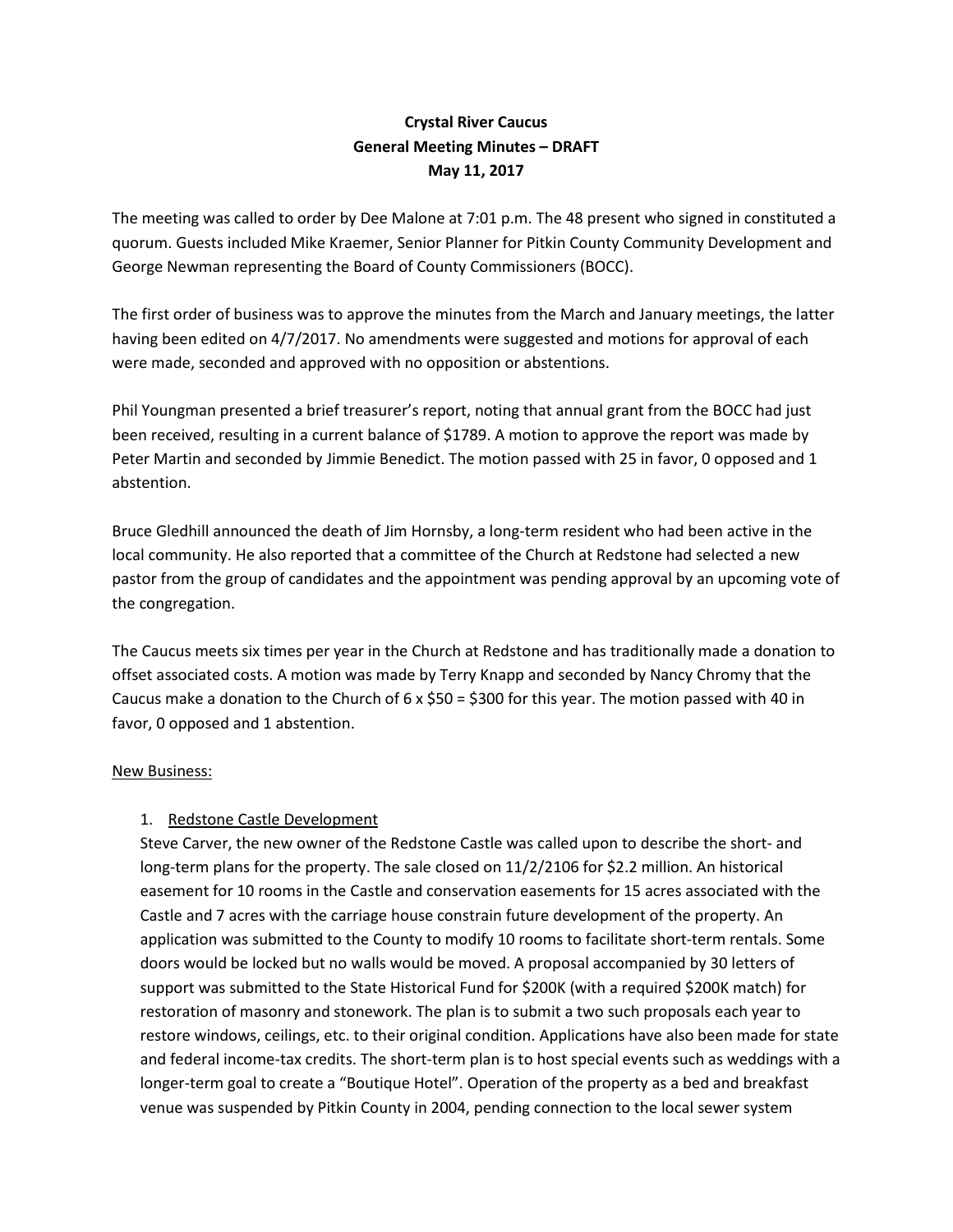because of an inadequate septic system. An agreement with the Redstone Water and Sanitation District for extension of the sewer line from the Redstone Inn and connection to the Castle property will permit excavation to begin next week. Steve emphasized that preserving the historical character of the property and making it available to the public were priorities.

Glen Horne, Pitkin County Land Use Planner provided additional information about the property, which consists of 3 parcels: 71 acres associated with the Castle, 42 acres with the barn and 37 acres with the carriage house. The property currently has three different zoning classifications: AR-1, AR-2 and RS-30, the most restrictive being applicable to all parcels and none of which currently permits hosting special events or operation of a Boutique Hotel. To facilitate short-term plans, an amendment to the Pitkin County land-use code was requested for properties zoned AR-2 to be permitted to apply for a special-events venue permit. The proposed amendment was recommended by the Planning and Zoning Commission to the BOCC for approval, which will require a public hearing at a forthcoming meeting of the BOCC followed by a vote at a subsequent meeting. The special-events venue permit application would limit events to 150 people with on-site parking for 50 vehicles. They would take place between 11 a.m. and 10 p.m. and be held inside the carriage house or Castle buildings, and/or outdoors on the patio, courtyard or on the lawn. The long-term plan to operate a Boutique Hotel would require rezoning of the property to lodge-preservation designation, consistent with the Redstone Master Plan. The Redstone Castle is currently excluded from some benefits received by other historic designations in Colorado and an appeal through the BOCC is planned.

A motion was made by Tammy Shirk and seconded by Joe Gates that the Crystal River Caucus support a zoning change for the Castle property as recommended in the Redstone Master Plan in lieu of a code change amendment. The motion evoked considerable discussion and the expression of diverse viewpoints.

Mike Kraemer noted that a land-use code amendment would be required in order to request more than 3 special events per year and become a venue, and that such an amendment could either be general or specific to a property, depending on the wording of the proposal to the BOCC. Joe Gates noted that AR-2 designation currently prohibits special events and other AR-2 property owners and neighbors might be unaware of the proposed code amendment. Stacey Bernot noted potential impacts of the proposed events on nearby residents and that appropriate parameters should be developed up-front, e.g. for sound mitigation by baffling and use of appropriate fixtures for external lighting. Peter Martin pointed out that many thousands of hours have been devoted by members of the community to the historic preservation of the Castle and those efforts would be largely wasted by the proposed zoning change. Resident historian Darrell Munsell noted that the Redstone Castle, Inn and model village are together unique in symbolizing an era of experimentation in welfare capitalism and labor-management relations. They constitute a national historic treasure that should be preserved and made accessible to the public (e.g. for tours and lectures). Dorothea Ferris pointed out that Pitkin County has severe rules and restrictions and that the Caucus needs to better understand the significance and consequences of such a motion before voting on it. Bob McCormick, who has lived in the Gate House for 43 years and whose property borders the Castle expressed concern about the effect of the proposed developments on the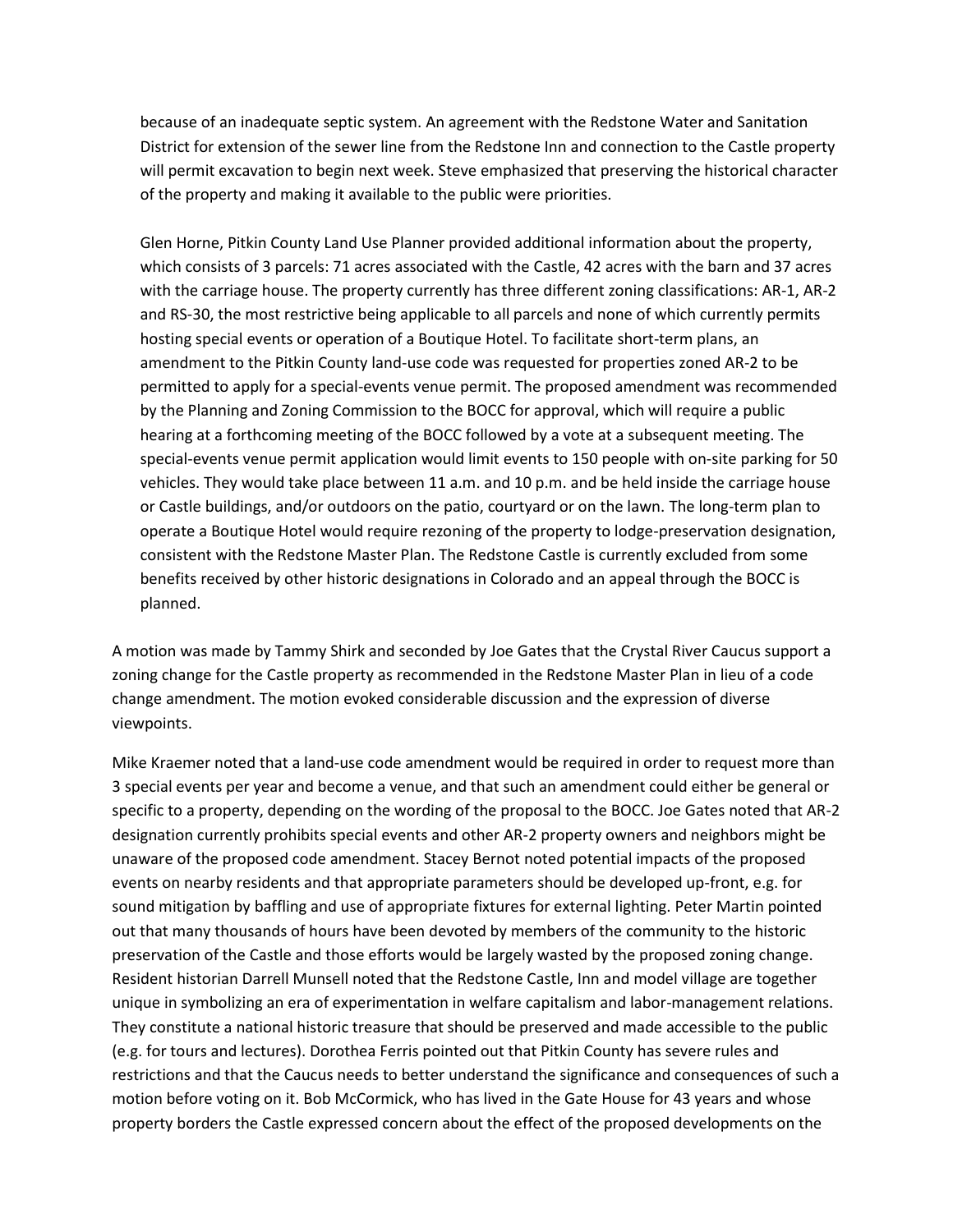viability of the Redstone Inn which is the cornerstone of the village. Glen Horne clarified that the proposed code amendment would just allow the Castle to apply for a special events permit that requires BOCC approval as well as annual review. Lisa Wagner noted that the Castle had been operated as a resort and hotel since 1945 and in 1993 as a 10-room bed and breakfast venue. Glen Horne clarified that the bed and breakfast ceased operation in 2004 due to failure of the septic system. Bill Argeros expressed general support for the proposed Castle developments but also concerns, for example where the music will originate and traffic safety involving 50 cars leaving after the event at which alcohol is served.

Stacey Bernot proposed a friendly amendment to the motion on the floor to allow the Caucus to review information concerning the proposed special events before voting on the motion. By a show of hands (33 in favor, 11 opposed), the motion was tabled until the next Caucus meeting.

Tammy Shirk introduced a motion seconded by Joe Gates that the Caucus recommend to the BOCC that they postpone any action on the Special Event Venue Permit until the community and the Crystal River Caucus has had an opportunity to review all documents submitted and to then make a recommendation to the Pitkin County Board of Commissioners. George Newman described the process for approval of such a permit. The Planning and Zoning Commission reviews the application and makes a recommendation to the BOCC which is considered at their next meeting. Input from the Caucus must be made prior to the following meeting at which a decision will be made by the BOCC. Mike Kraemer indicated that he would send a copy of the application materials to the Caucus for review prior to the decision by the BOCC at their July meeting. Stacey Bernot introduced a friendly amendment to the motion to convene a special meeting of the Caucus on June 8 to consider the information received, which was accepted. A ballot was distributed for a vote on the amended motion, which passed with 32 in favor, 1 opposed and 5 abstentions.

## 2. Crystal Trail Conservancy

Terry Knapp described a 501(c)4 non-profit advocacy group that was recently formed to address the proposed extension of the Crystal River Recreational Trail. There are no dues but the group accepts donations and maintains a website. Their purpose is to urge that the trail alignment be exclusively on west side of the river within the CO-133 highway corridor. The group advocates 10 positions, enumerated below.

- Feasibility a highway alignment is outlined in the 2004 Newland report.
- Safety the east side has issues with adverse impact on wildlife habitat.
- User Experience the highway corridor is part of a scenic byway.
- Wildlife Impact –elk and sheep habitat would be adversely affected by an east-side alignment.
- Maintenance and Clean-up sanitation, trash, bandit trail issues are simpler along highway.
- Emergency Response injuries will occur and access of emergency vehicles is an issue.
- Closures an off-highway trail is an attractive nuisance, with enforcement issues.
- Easements private property and rights of way are non-issues within the highway corridor.
- Cost highway corridor offers the lowest cost for construction and maintenance.
- There is no compelling reason for an east-side trail alignment.